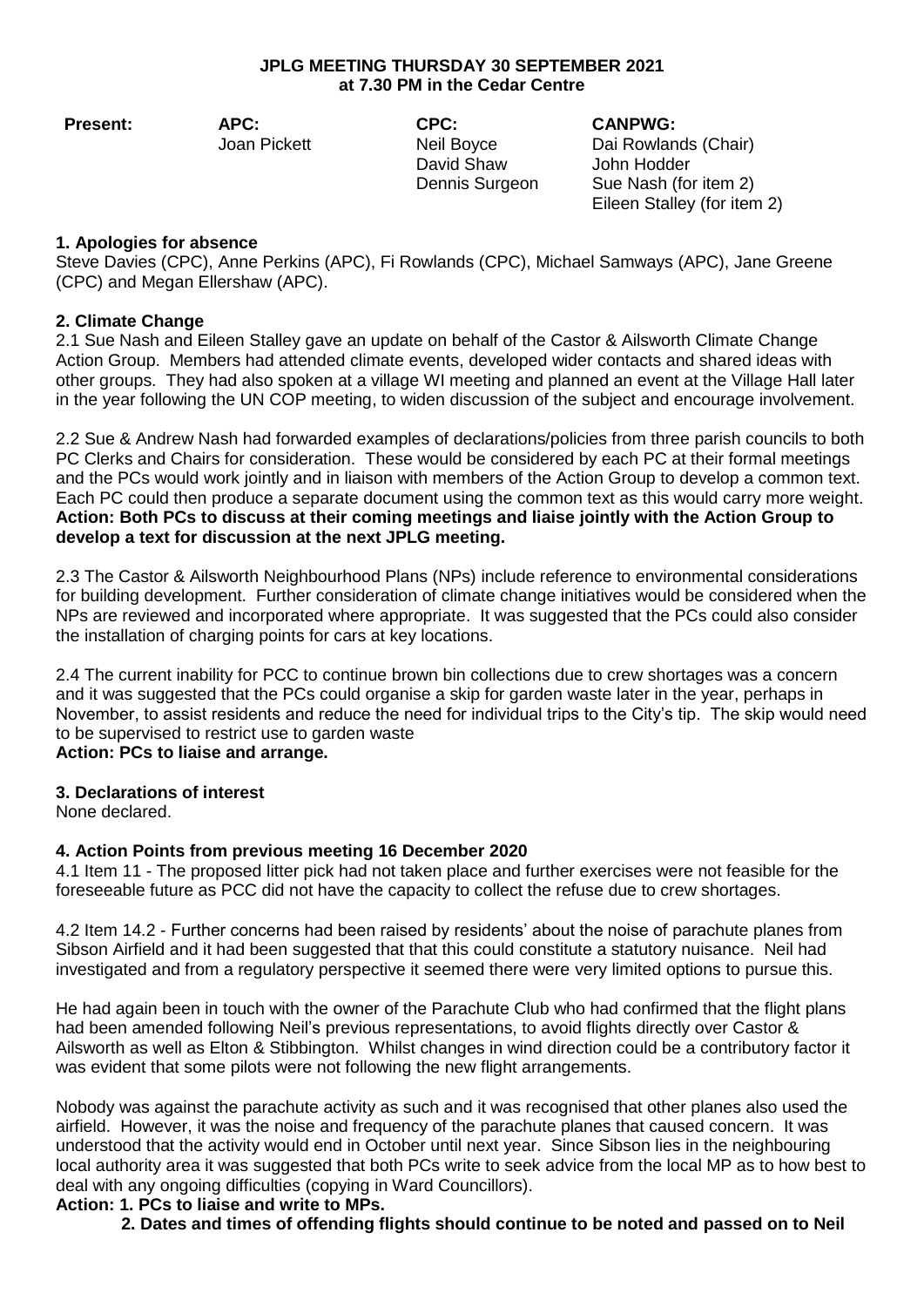## **who would again raise it with the owner.**

4.4 Remaining action points had either been attended to or covered by agenda items below.

## **5. Speedwatch/Road Safety Working Party**

5.1 The 20 mph roundels and other road markings had now been completed. CPC had installed their 20 mph speed monitoring camera and re-sited the old one in the 30 mph zone at the top of Love's Hill. The lamp post for the camera planned for Helpston Road in Ailsworth was not suitable to take the intended new sign and this was still action in hand.

5.2 Training could now be arranged for Speedwatch activity to commence and enquiries were being made to establish whether the new speed camera could be used for that purpose. **Action: Speedwatch/Road Safety Working Party.**

## **6. Ongoing review of JCAP actions**

**JCAP 1.3/4.3, Woodlands -** Nothing new to report other than the opening of the Care Home had been delayed.

**JCAP 1.4, Village Housing Trust -** Now that work at the Care Home at Woodlands was well advanced the implications of this would now be explored as previously agreed.

**JCAP 2.2, StKBPT -** It was understood that the Church guide had been republished.

**JCAP2.3/4.6**, **PC Nature Recovery Plans -** CPC had recently held an open day for residents in the Coppice and were happy to host visits by interested groups. APC were continuing to work on the 'rewilding' of part of their recreation ground and they too were planning an event to further publicise it to residents.

**JCAP3.3, Speeding -** See item 5 above.

**JCAP3.4, Support for the Village Shop -** See item 8.

**JCAP4.1, Cycle West -** The neighbouring parish of Sutton had clearly raised concerns about the planning proposal and it was understood Cycle West were likely to appeal.

**JCAP4.5, Litter Picks -** See 4.1 above.

## **Action: John Hodder will update relevant JCAP items and circulate a draft for PC approval.**

## **7. Neighbourhood Plans**

The PCs were content that the non-housing policies in their NPs were operating effectively and seemed unlikely to require amendment when the NPs are reviewed. It remained unclear when any changes to planning legislation might be brought forward or what they might entail. Given that the NPs were not due for review until the end of next year it seemed sensible to await developments. However, assuming that a village fete could be held next year that would perhaps be a good time to begin to gauge residents' views on the impact of the NPs, to feed into the review in due course.

**Action: PCs to consider and liaise prior to the fete if arranged.**

## **8. Village Shop**

Change of use had been granted for the shop to continue operating from the house next door during building work. However, the approval was limited and due to cease on or before 30 November 2021, with all associated shop goods removed from the site within 3 months of that date. The original shop had been demolished and some building work commenced. It seemed unlikely that it would be completed in the timescale allowed and the PCs would continue to liaise informally with the shop owner. **Action: PCs.**

## **9. Health Care**

Anne Perkins had volunteered to be on the Patients' Group for the practice some months ago and had made enquiries about when a meeting might take place. No meeting has yet been forthcoming and Anne